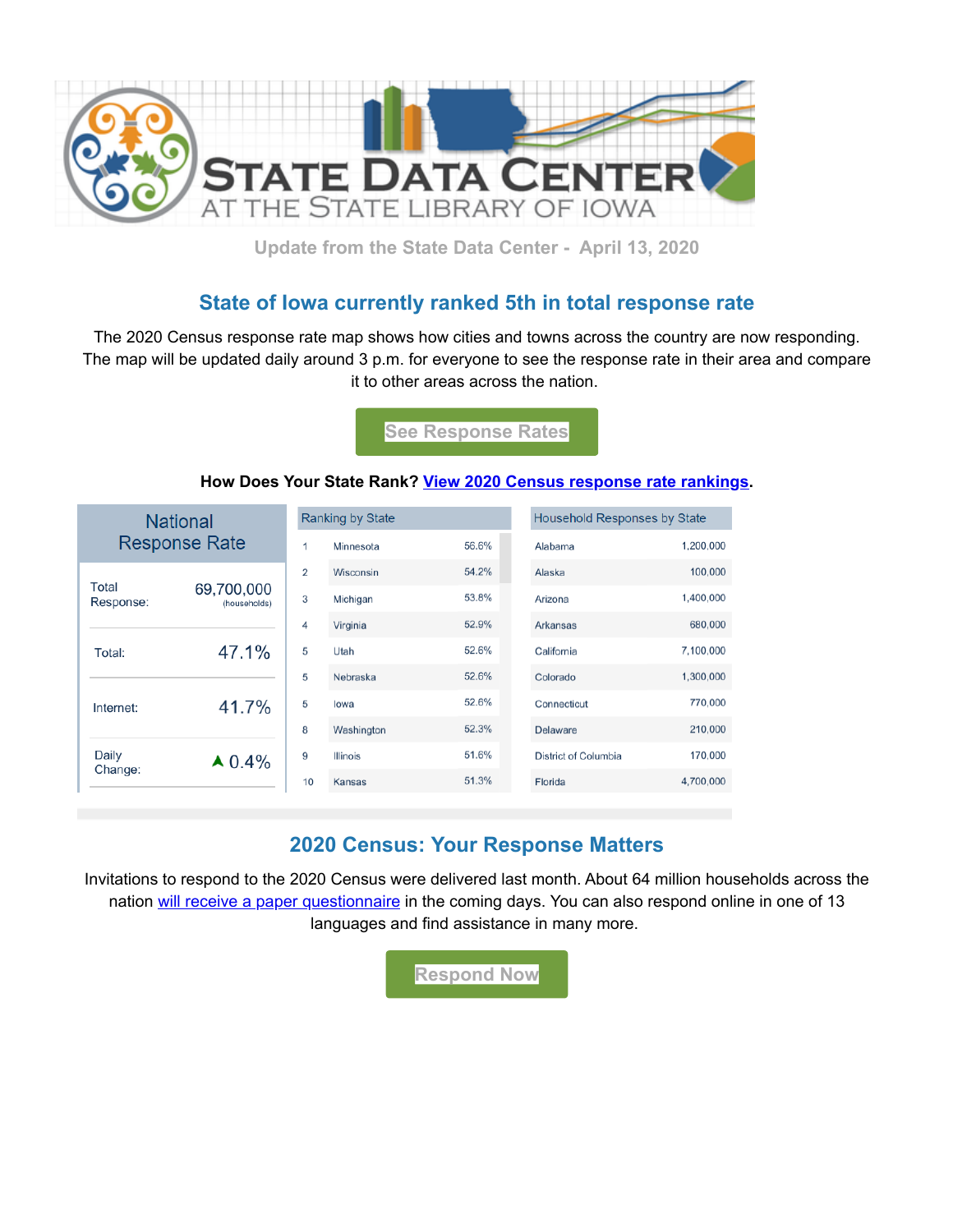

#### **Share This Newsletter**

**If You've Already Responded:** Share the most up-to-date and accurate Census Bureau news and information with your friends, family, and followers on social media. [Here's how you can spread the word!](https://lnks.gd/l/eyJhbGciOiJIUzI1NiJ9.eyJidWxsZXRpbl9saW5rX2lkIjoxMDgsInVyaSI6ImJwMjpjbGljayIsImJ1bGxldGluX2lkIjoiMjAyMDA0MTAuMjAwMjY0NTEiLCJ1cmwiOiJodHRwczovLzIwMjBjZW5zdXMuZ292L2VuL2hvdy10by1oZWxwLmh0bWw_dXRtX2NhbXBhaWduPTIwMjAwNDEwbXNjMjBzMWNjYWxsbmwmdXRtX21lZGl1bT1lbWFpbCZ1dG1fc291cmNlPWdvdmRlbGl2ZXJ5In0.C4vp1AVLGYwUE6H3kcWLcHXWEfMyG4mI_wDZ30hNKsc/br/77294376324-l?utm_medium=email&utm_source=govdelivery)



# **2020 Census Response Rate Map Badges**



Share the Response Rate Map on [your website. Visit](https://lnks.gd/l/eyJhbGciOiJIUzI1NiJ9.eyJidWxsZXRpbl9saW5rX2lkIjoxMTAsInVyaSI6ImJwMjpjbGljayIsImJ1bGxldGluX2lkIjoiMjAyMDA0MTAuMjAwMjY0NTEiLCJ1cmwiOiJodHRwczovLzIwMjBjZW5zdXMuZ292L2VuL3Jlc3BvbnNlLXJhdGVzLmh0bWw_dXRtX2NhbXBhaWduPTIwMjAwNDEwbXNjMjBzMWNjYWxsbmwmdXRtX21lZGl1bT1lbWFpbCZ1dG1fc291cmNlPWdvdmRlbGl2ZXJ5In0.-Yi0NKieA4U7TIc7dnlSp-Aws7T1cdubEakNssKGVMo/br/77294376324-l?utm_medium=email&utm_source=govdelivery) [the Response Rates page](https://lnks.gd/l/eyJhbGciOiJIUzI1NiJ9.eyJidWxsZXRpbl9saW5rX2lkIjoxMTEsInVyaSI6ImJwMjpjbGljayIsImJ1bGxldGluX2lkIjoiMjAyMDA0MTAuMjAwMjY0NTEiLCJ1cmwiOiJodHRwczovLzIwMjBjZW5zdXMuZ292L2VuL3Jlc3BvbnNlLXJhdGVzLmh0bWw_dXRtX2NhbXBhaWduPTIwMjAwNDEwbXNjMjBzMWNjYWxsbmwmdXRtX21lZGl1bT1lbWFpbCZ1dG1fc291cmNlPWdvdmRlbGl2ZXJ5In0.rpLgdNFQeJfSvaC2WF2Q2ranEageLcp6njQFwPREqaU/br/77294376324-l?utm_medium=email&utm_source=govdelivery) and scroll to the bottom to find several badge graphics.



## **How to Share or Embed the Response Rate Map**